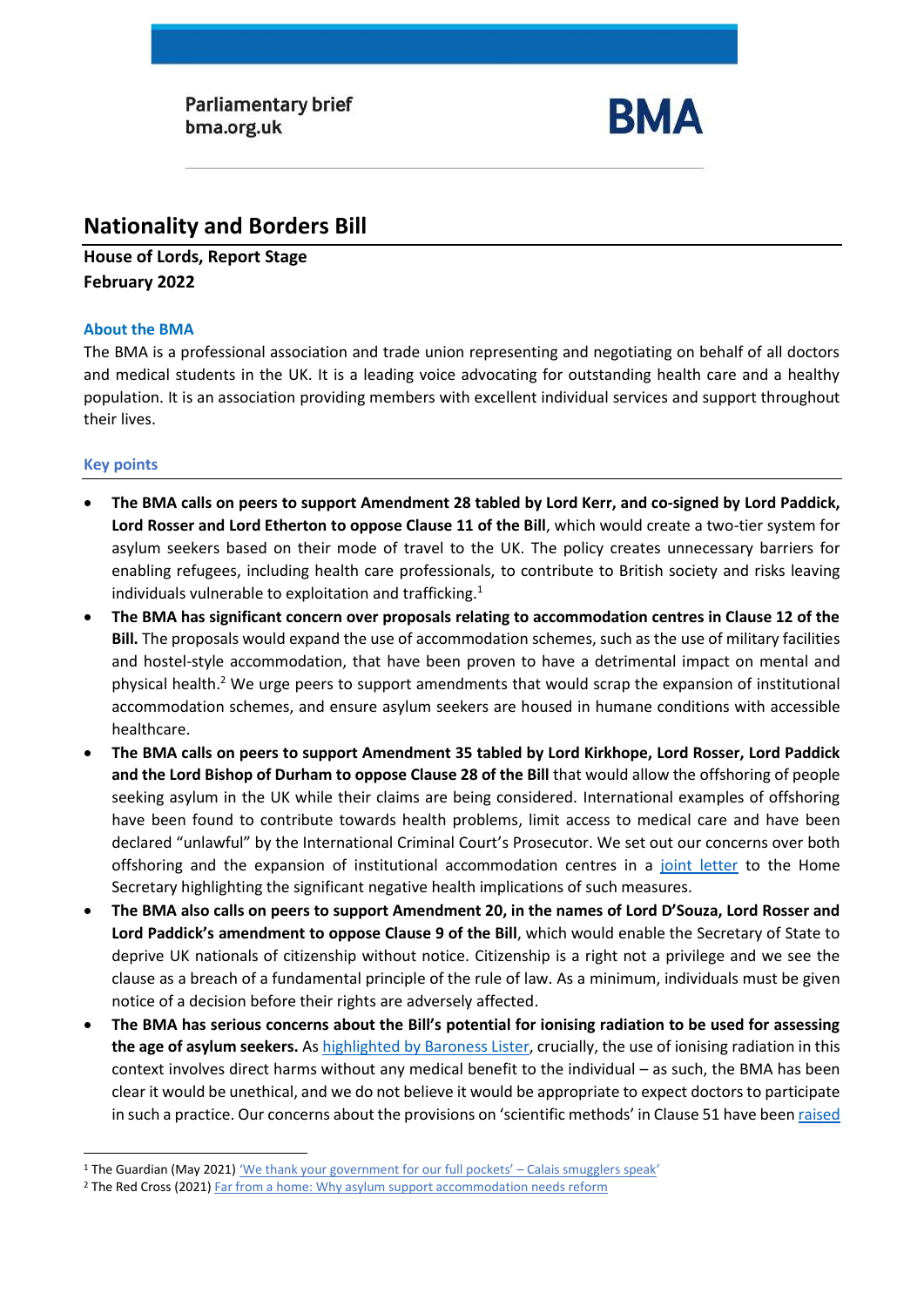[with the Government](https://hansard.parliament.uk/lords/2022-02-08/debates/1AB52848-6E2A-49BE-9D95-9221298E14C3/NationalityAndBordersBill#contribution-4E1CE6F4-B280-4F3C-91F5-1765BF6B9CE1) throughout the Bill's debates, and we urge Peers to press these further at report stage.

### **Clause 9 - Notice of decision to deprive a person of citizenship**

The BMA opposes the inclusion of a clause to retrospectively deprive somebody of their citizenship with particular concern that this could be achieved without notice. This clause would apply to those with a tie to another country and disproportionately impact those of migrant heritage. We know the Windrush scandal placed a huge strain on the health and wellbeing of those affected and their families and we would not wish to see it repeated. Whilst the Government has given assurances that the policy would only be used to protect the UK from harm and does not expand the reasons for removing a person's citizenship, knowledge that citizenship could even be revoked without any warning will inevitably lead to stress and anxiety amongst a community that is already vulnerable.

Citizenship is a right not a privilege and we see the clause as a breach of a fundamental principle of the rule of law. As a minimum, individuals must be given notice of a decision before their rights are adversely affected.

**Despite considerable concern over the proposals raised by both MPs and peers during previous debates on the Bill, proposals to deprive people of citizenship without notice have not been amended. Amendment 20, tabled by Lord D'Souza, Lord Rosser and Lord Paddick's amendment to oppose Clause 9 of the Bill**.

## **Clause 11 – Differential treatment of refugees**

The BMA has significant concern over Clause 11 of the Nationality and Borders Bill which would create a two-tier system for asylum seekers based on their mode of arrival to the UK. Those who arrive by a means other than via a resettlement programme risk having their claim dismissed or being given temporary asylum status with significant restrictions on family life and financial support. Under the proposals, the Home Office will attempt to remove them to another safe country and they could face criminal charges and a four-year prison sentence for 'entering illegally'. The UNHCR has stressed that creating two different classes of recognised refugees is inconsistent with the Refugee Convention and has no basis in international law.<sup>3</sup>

Whilst we do not know what proportion of refugee health and care professionals arrive to the UK via irregular means, the Bill creates unnecessary barriers for enabling refugees to contribute to British society and risks leaving individuals vulnerable to exploitation and trafficking.<sup>4</sup>

Many of the refugees who thrive in our communities today, such as Dr Waheed Arian, now an NHS doctor who fled forced conscription to the Taliban as a child and made an irregular journey, would be potentially expelled under the provisions in the Bill, instead of offered the protection and opportunity this country has historically provided.<sup>5</sup>

The BMA supports the development of a single, fair, humane and effective refugee system, in keeping with our obligations under international humanitarian and human rights law, including rights to necessary and appropriate health care irrespective of an individual's route into the UK.

Health implications of temporary status

<sup>&</sup>lt;sup>3</sup> UNHCR (October 2021[\) UNHCR legal observations on the Nationality and Borders Bill](https://www.unhcr.org/publications/legal/615ff04d4/unhcr-legal-observations-nationality-and-borders-bill-oct-2021.html)

<sup>4</sup> The Guardian (May 2021) ['We thank your government for our full pockets' –](https://www.theguardian.com/global-development/2021/may/10/calais-smuggler-gangs-channel-migrants-uk-security?CMP=Share_AndroidApp_Other) Calais smugglers speak'

<sup>5</sup> Politics Home (July 2021) ['Under the Nationality and Borders Bill I could not become and NHS doctor'](https://www.politicshome.com/thehouse/article/under-the-nationality-and-borders-bill-i-could-not-become-an-nhs-doctor)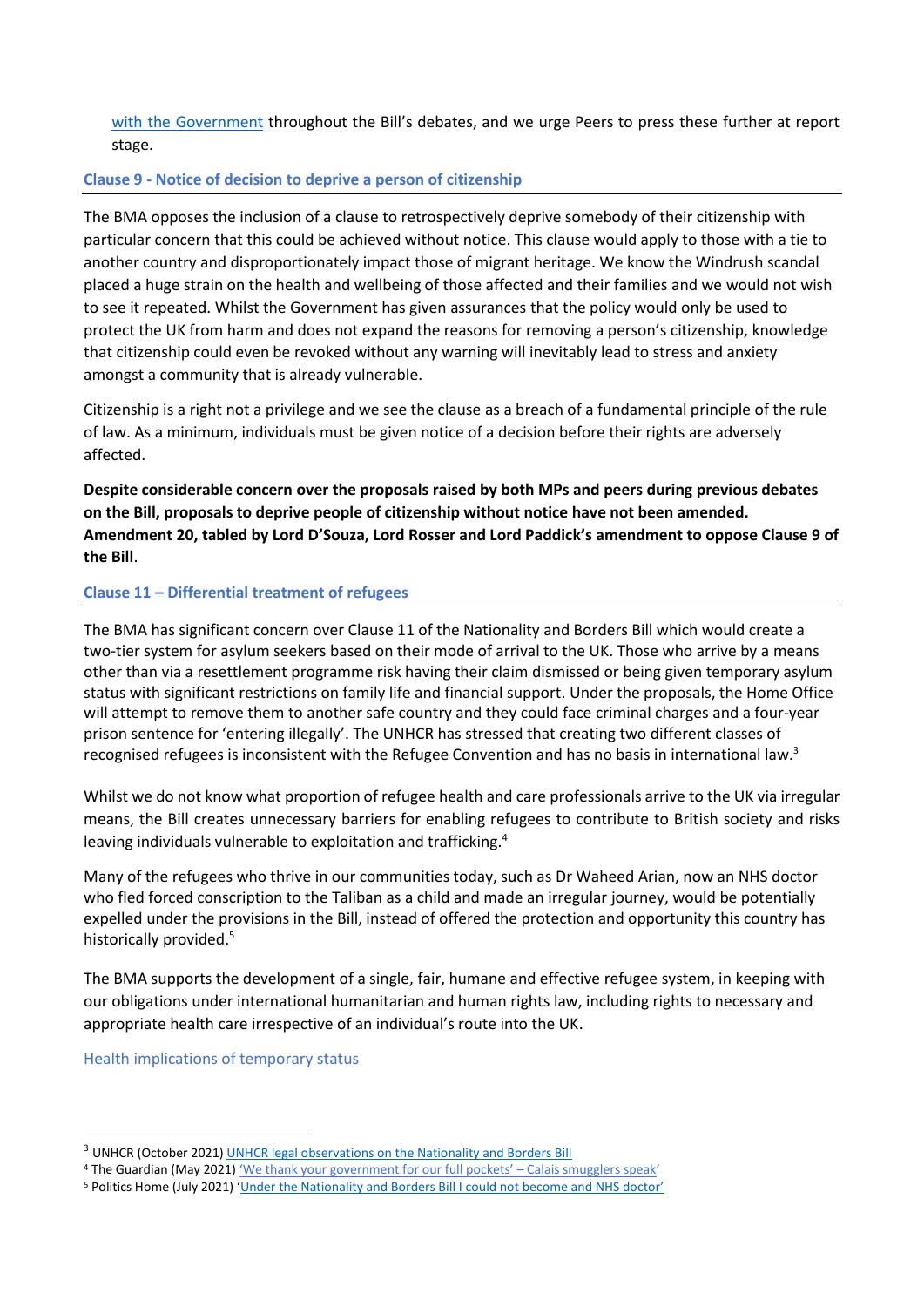Under the Bill, refugees who arrive in the UK by an irregular route would only be eligible to receive a new form or temporary protection, which would be valid for 30 months. People holding this status would have limited rights to settlement in the UK and to reunification with family who remain overseas. Those with temporary protection status would also be under No Recourse to Public Funds (NRPF) conditions. Evidence shows that individuals under NRPF conditions are prevented from receiving adequate income and housing,<sup>6</sup> which can force families into destitution, further exacerbating health inequalities in the UK.

Extended periods of uncertainty faced by asylum seekers in the UK and the NRPF condition already contribute to poor health.<sup>7</sup> Increasing the uncertainty under which people who have fled violence and trauma live will only increase their psychological distress, with the potential to create or compound underlying physical conditions linked to chronic stress, anxiety and depression.<sup>8</sup> Clinicians who care for refugees and asylum seekers also sight concern about family members left behind as a substantial source of poor mental health, and reducing the already limited rights of refugees in this regard would be detrimental.<sup>9</sup>

# **The addition of a temporary protection status for some refugees will also exacerbate existing complexity over entitlement to NHS care in the UK and risks deepening exclusion from healthcare for vulnerable groups.**

Although refugees and asylum seekers are entitled to free care on the NHS, the system is complex and asylum seekers can move in and out of entitlement depending on the status of their claim or appeal, their degree of vulnerability and whether they have dependent children under 18.<sup>10</sup> As a consequence, many experience blockages when registering with a GP or face being incorrectly denied/charged for secondary care due to confusion over their entitlement.<sup>11</sup> A survey of BMA members found that 55% of doctors who work with refugees and asylum seekers were frequently or sometimes uncertain about their entitlement to care.<sup>12</sup>

Some refused asylum seekers with NRPF may be eligible to receive treatment for certain conditions free of charge, or receive local authority support where there is a medical need. Doctors play a key role in identifying these cases and advocating on behalf of particularly vulnerable individuals. However, the excessive complexity of the current system of NHS entitlements and charging deters appropriate use of the healthcare system, wastes the valuable time of medical professionals and has a detrimental impact on individual and public health. $^{13}$ 

**The BMA urges peers to support Amendment 28 in the names of Lord Kerr, Lord Paddick, Lord Rosser and Lord Etherton to oppose Clause 11 of the Bill, and instead support the development of a single, fair, humane and effective refugee system, in keeping with our obligations under international humanitarian and human rights law.**

**Clause 12 - Accommodation for asylum seekers etc.**

<sup>6</sup> Doctors of the World, '*A Rapid Needs Assessment of Excluded People in England During the 2020 COVID-19 Pandemic*', (2020); The Joint Council for the Welfare of Immigrants, '*Migrants with No Recourse to Public Funds*' Experiences During the COVID-19 Pandemic' (2021).

<sup>7</sup> Haroon, S. (2008) '*The Health Care Needs of Asylum Seekers',* Faculty of Public Health, Briefing Statement; Scottish Refugee Council (2013) *[In Search of Normality, Refugee Integration in Scotland](https://www.scottishrefugeecouncil.org.uk/wp-content/uploads/2019/10/In-search-of-normality-Refugee-Integration-in-Scotland-PDF.pdf)*

<sup>8</sup> British Red Cross (2017) *Can't stay. Can't go. Refus[ed asylum seekers who cannot be returned](https://www.redcross.org.uk/-/media/documents/about-us/research-publications/refugee-support/cant-stay-cant-go-webready.pdf)*

<sup>9</sup> All Party Parliamentary Group on Refugees (2017) *[Refugees welcome? The experience of new refugees in the UK](https://refugeecouncil.org.uk/wp-content/uploads/2019/03/APPG_on_Refugees_-_Refugees_Welcome_report.pdf)*

<sup>10</sup> Asylum support appeals project (2016) *[Section 4 support](https://www.asaproject.org/uploads/Factsheet-2-section-4-support.pdf)*

<sup>11</sup> The Equality and Human Rights Commission (2018) *[The lived experiences of access to healthcare for people seeking and refused](https://www.equalityhumanrights.com/sites/default/files/research-report-122-people-seeking-asylum-access-to-healthcare-lived-experiences.pdf)  [asylum](https://www.equalityhumanrights.com/sites/default/files/research-report-122-people-seeking-asylum-access-to-healthcare-lived-experiences.pdf)*

<sup>12</sup> BMA (2019) *[Refugee and asylum seeker patient health toolkit](https://www.bma.org.uk/advice-and-support/ethics/refugees-overseas-visitors-and-vulnerable-migrants/refugee-and-asylum-seeker-patient-health-toolkit/overcoming-barriers-to-refugees-and-asylum-seekers-accessing-care)*

<sup>13</sup> BMA (2018) *[Delayed, deterred, and distressed: The impact of NHS overseas charging regulations on patients and the doctors who](https://www.bma.org.uk/media/1834/bma-overseas-charging-paper-2018.pdf)  [care for them](https://www.bma.org.uk/media/1834/bma-overseas-charging-paper-2018.pdf)*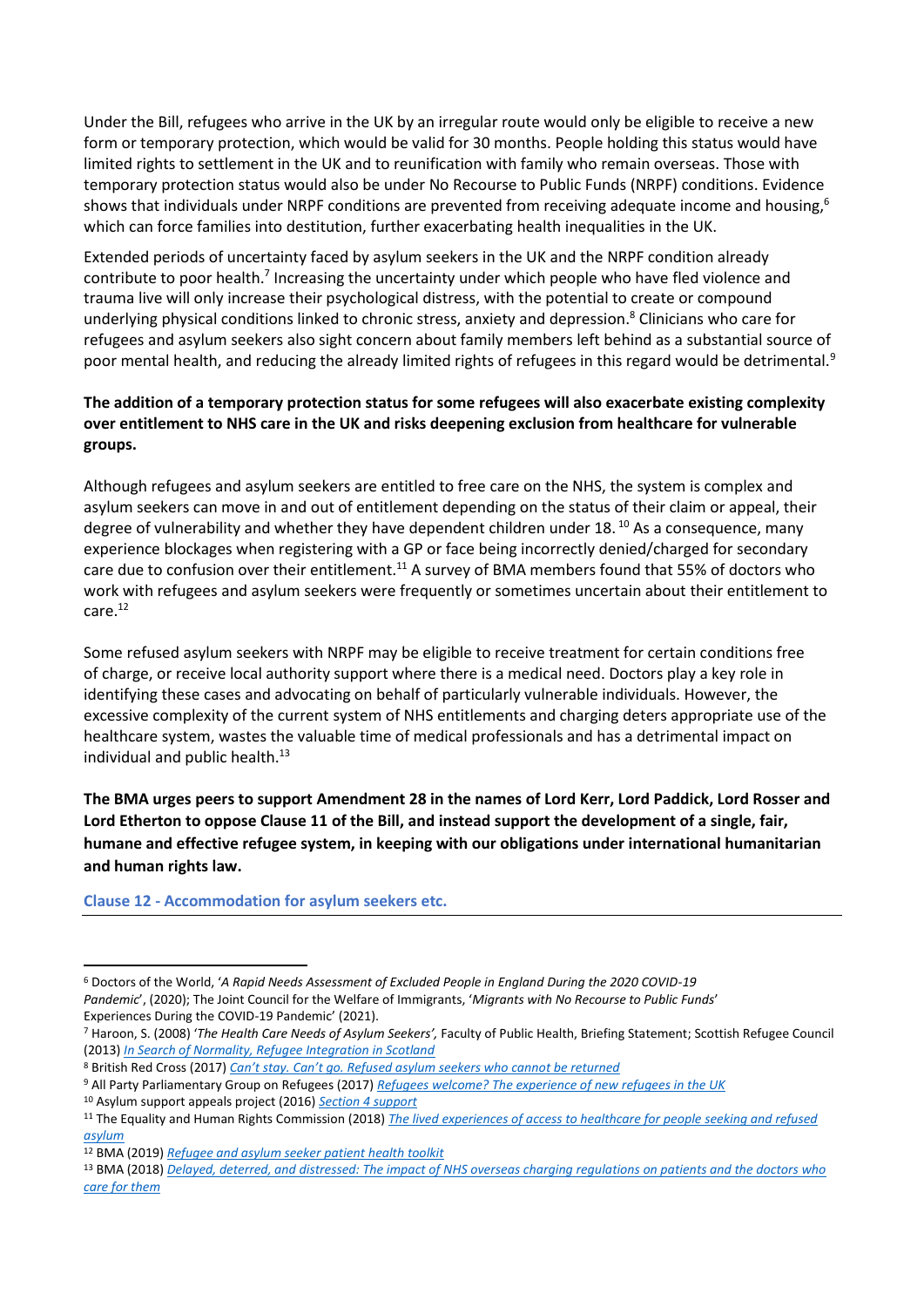In December, the BMA joined other healthcare organisations in writing a [joint letter](https://msf.org.uk/article/joint-letter-concerns-about-health-implications-nationality-and-borders-bill) to the Home Secretary raising concern over the health implications of the Bill, particularly in relation to offshoring and expanding institutional accommodation centres.

Clause 12 would give Government powers to expand asylum accommodation schemes, such as the use of military facilities<sup>14</sup> and hostels, that have a detrimental impact on physical and mental health. A British Red Cross investigation found that unsuitable and poor facilities were having a severe impact on the wellbeing of asylum seekers, including children.<sup>15</sup>

People housed in asylum accommodation are generally not registered with a GP, and therefore face significant challenges in accessing appropriate healthcare, particularly for more complex mental and physical health conditions.<sup>16</sup> People who are not registered with a GP and do not have an NHS number are also unable to access Covid-19 vaccines through regular channels, making them largely dependent on outreach and walk-in clinics, which poses a challenge for timely follow-up and identification of those who need additional doses as a result of clinical vulnerability.

Where people living in asylum accommodation are able to register with a local GP practice, this can place a significant burden on local health services as practices may need to register and provide care for a large number of patients, often with complex health issues,<sup>17</sup> in a short period of time. Given this, and in the context of NHS services facing enormous pressure due to the ongoing pandemic and unprecedented backlog of care, the scale of planned new reception centres intended to house thousands of people is deeply concerning.

The BMA has previousl[y written](https://www.doctorsoftheworld.org.uk/wp-content/uploads/2020/11/Letter-on-the-use-of-MoD-sites-as-accommodation_26.11.2020.pdf) to the Home Secretary and Health Secretary calling for an end to the use of institutional accommodation to house asylum seekers. In June 2021, a High Court [judgment in a case](https://www.judiciary.uk/wp-content/uploads/2021/06/Napier-Barracks-judgment.pdf)  [brought by six asylum seekers](https://www.judiciary.uk/wp-content/uploads/2021/06/Napier-Barracks-judgment.pdf) who had been housed in the Napier Barracks in Kent found inadequate health and safety conditions, a failure to screen victims of trafficking and other vulnerabilities, and false imprisonment of residents.<sup>18</sup> Evidence presented to the court showed the Home Office continued to house people at the barracks against advice from Public Health England. A Covid outbreak was found by the court to be "inevitable" and did in fact occur in January 2021, with nearly 200 people testing positive

# **The BMA urges peers to support amendments to the Bill that would scrap the use of MoD facilities for housing asylum seekers, and that would ensure asylum seekers are housed in humane conditions with accessible healthcare.**

#### **Clause 28 and Schedule 3 – Removal of asylum seeker to safe country**

The BMA is strongly opposed to Government proposals to send people seeking asylum in the UK abroad while their claims are being considered.

The use of offshoring has previously led to asylum seekers being accommodated in countries where they are unable to access medical care they may need and has had a detrimental impact on the mental health of asylum seekers effected. This is evident in problems created by Australia's offshoring of asylum seekers to

*[Homeless People, and Sex Workers](https://assets.publishing.service.gov.uk/government/uploads/system/uploads/attachment_data/file/287805/vulnerable_groups_data_collections.pdf)*

<sup>&</sup>lt;sup>14</sup> The use of Napier barracks in Kent to accommodate over 400 asylum seekers as been described as a 'prototype' for the mass reception accommodation set out in the Bill - [Home Office letter re: Extension of Home Office's tenure of the Napier Barracks](https://appgdetention.org.uk/wp-content/uploads/2021/09/2021-08-27-FBIM-to-Alison-Thewliss-MP.pdf?x66900), 27 August 2021.

<sup>&</sup>lt;sup>15</sup> The Red Cross (2021[\) Far from a home:](https://www.redcross.org.uk/far-from-a-home) Why asylum support accommodation needs reform

<sup>&</sup>lt;sup>16</sup> Written evidence submitted to Home Affairs Committee by Doctors of the World UK, the Helen Bamber Foundation, Forrest Medico-Legal Services and Freedom from Torture, available at<https://committees.parliament.uk/writtenevidence/22982/html/>

<sup>&</sup>lt;sup>17</sup> Maternity Action and Refugee Council (2013) *[When maternity Doesn't matter: dispersing pregnant women seeking asylum](https://www.maternityaction.org.uk/wp-content/uploads/2013/09/When_Maternity_Doesn_t_Matter_-_Ref_Council__Maternity_Action_report_Feb2013.pdf)*; Aspinall, P. (2014) *[Hidden Needs, Identifying Key Vulnerable Groups in Data Collections: Vulnerable Migrants, Gypsies and Travellers,](https://assets.publishing.service.gov.uk/government/uploads/system/uploads/attachment_data/file/287805/vulnerable_groups_data_collections.pdf)* 

<sup>18</sup> Royal Courts of Justice (June 2021) Nappier Barracks judgement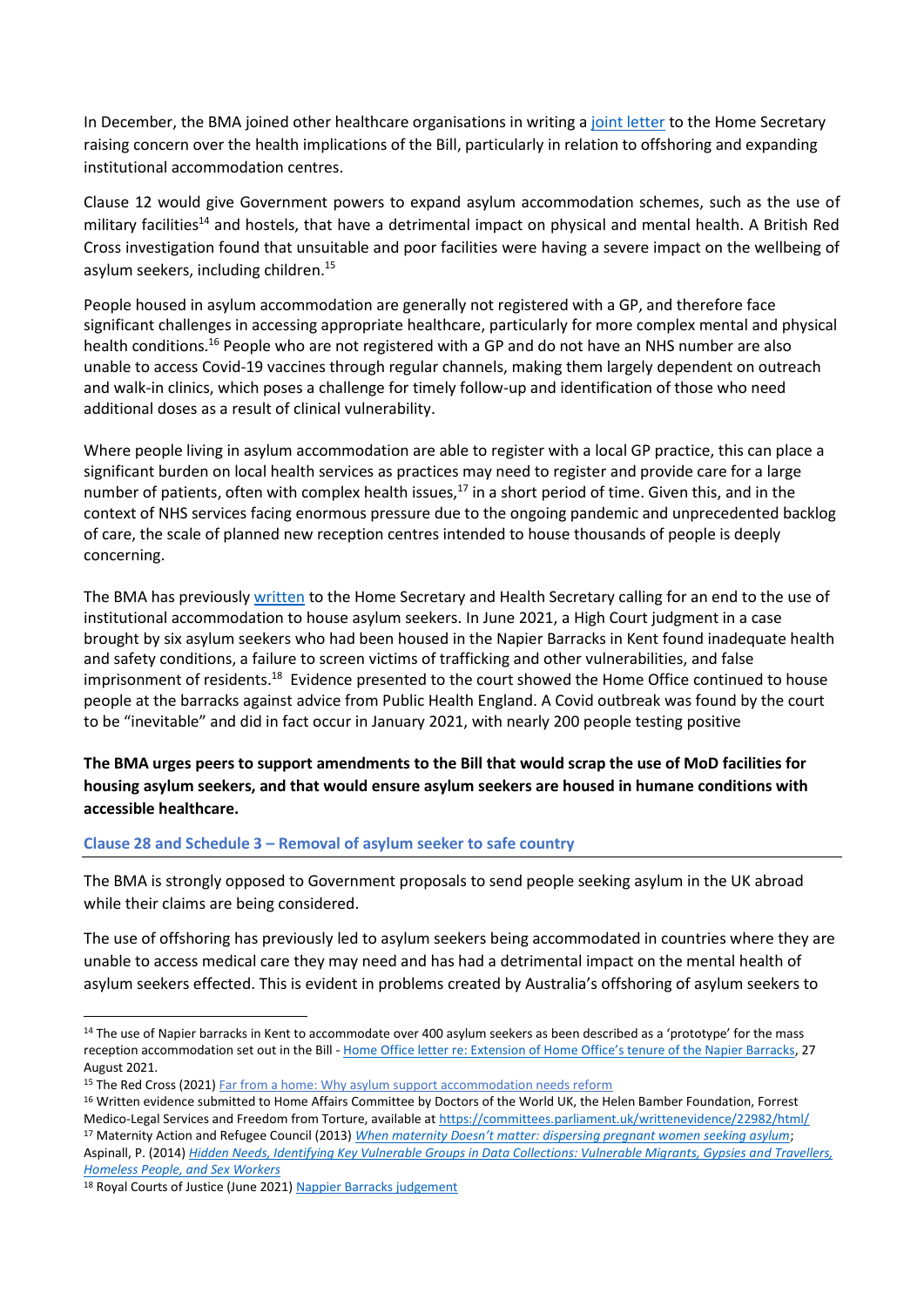countries like Manus Island in Papa New Guinea, which the UN has declared "violates the convention against torture" and the ICC prosecutor has described "unlawful".<sup>19</sup>

# **The BMA strongly calls on peers to support Amendment 35 in the names of Lord Kirkhope, Lord Rosser, Lord Paddick and the Lord Bishop of Durham to oppose Clause 28 of the Bill.**

#### **Clause 51 – use of ionising radiation for age assessment**

The BMA has expressed serious concerns about the use of ionising radiation for the age assessment of asylum seekers throughout the Bill's scrutiny.<sup>20</sup> Regrettably, our concerns have not been allayed and our understanding is that the Government intends<sup>21</sup> to keep ionising radiation available as an option for verifying the age of asylum seekers - whether through:

- 1) methods to be specified in future regulations under "imaging technology" in new clause 51, after the Secretary of State has sought "scientific advice"; or
- 2) a "pre-existing legal position",<sup>22</sup> as preserved by Clause 51(9) of this Bill, for decision-makers to use scientific methods of age assessment that are not specified in regulations under this Bill.

#### Regarding 1), we urge Peers to ask:

• How will individuals for the Home Office's recently announced new science advisory committee for this purpose<sup>23</sup> be selected? Will they come from professional bodies? Will the committee include ethical experts? Will the committee be independent of government? What criteria will the committee use to examine whether a scientific method is an appropriate age assessment method? Will they consult relevant stakeholders? Will an update be provided to Parliament before the Secretary of State acts on the scientific advice?

#### Regarding 2), we urge Peers to ask:

• If a future use of ionising radiation for age assessment is justified via a "pre-existing legal route", rather than specified in regulations under this Bill, what safeguards would apply – given those in Clause 51 would only apply to methods set out in regulations? Would there be any scrutiny of, or consultation on, methods that are not specified in regulations? What is meant by "if the decision maker considers it appropriate"?

**The use of ionising radiation for age assessment involves direct harms without any medical benefit to the individual and, as such, we do not believe it would be appropriate to expect doctors to participate in such a practice.**

**The focus of Clause 51 seems to be about the creation of a new category of scientific methods for age assessment that cannot be reasonably rejected without "damaging the age-disputed person's credibility"<sup>24</sup>; safeguards are only considered under this lens.**

#### **We urge Peers to use raise the questions above and to support amendments that would address our ethical concerns.**

February 2021

For further information on the BMA's position on Clause 51, please contact:

<sup>19</sup> The Guardian (October 2021) ['Australia to end offshoring in Papa New Guinea'](https://www.theguardian.com/australia-news/2021/oct/06/australia-to-end-offshore-processing-in-papua-new-guinea)

<sup>20</sup> MPs raising our concerns at the Bill's Committee Stage can be read here (2 Nov 2021)[: https://bit.ly/3FHw6Jh](https://bit.ly/3FHw6Jh)

<sup>&</sup>lt;sup>21</sup> The Government's response to concerns from the BMA and others can be read here (2 Nov 2021)[: https://bit.ly/3r0nd9t](https://bit.ly/3r0nd9t)

<sup>&</sup>lt;sup>22</sup> Letter from the Government to the Public Bill Committee, further to concerns raised about New Clause 32 - now known as Clause 51 - can be read here (4 Nov 2021):<https://bit.ly/3DH7akx>

<sup>&</sup>lt;sup>23</sup> [https://www.gov.uk/government/news/home-office-to-introduce-scientific-methods-for-assessing-the-age-of](https://www.gov.uk/government/news/home-office-to-introduce-scientific-methods-for-assessing-the-age-of-asylum-seekers)[asylum-seekers](https://www.gov.uk/government/news/home-office-to-introduce-scientific-methods-for-assessing-the-age-of-asylum-seekers)

<sup>&</sup>lt;sup>24</sup> See subsection (7) of Clause 51, available at[: https://publications.parliament.uk/pa/bills/cbill/58-02/0187/210187v1.pdf](https://publications.parliament.uk/pa/bills/cbill/58-02/0187/210187v1.pdf)